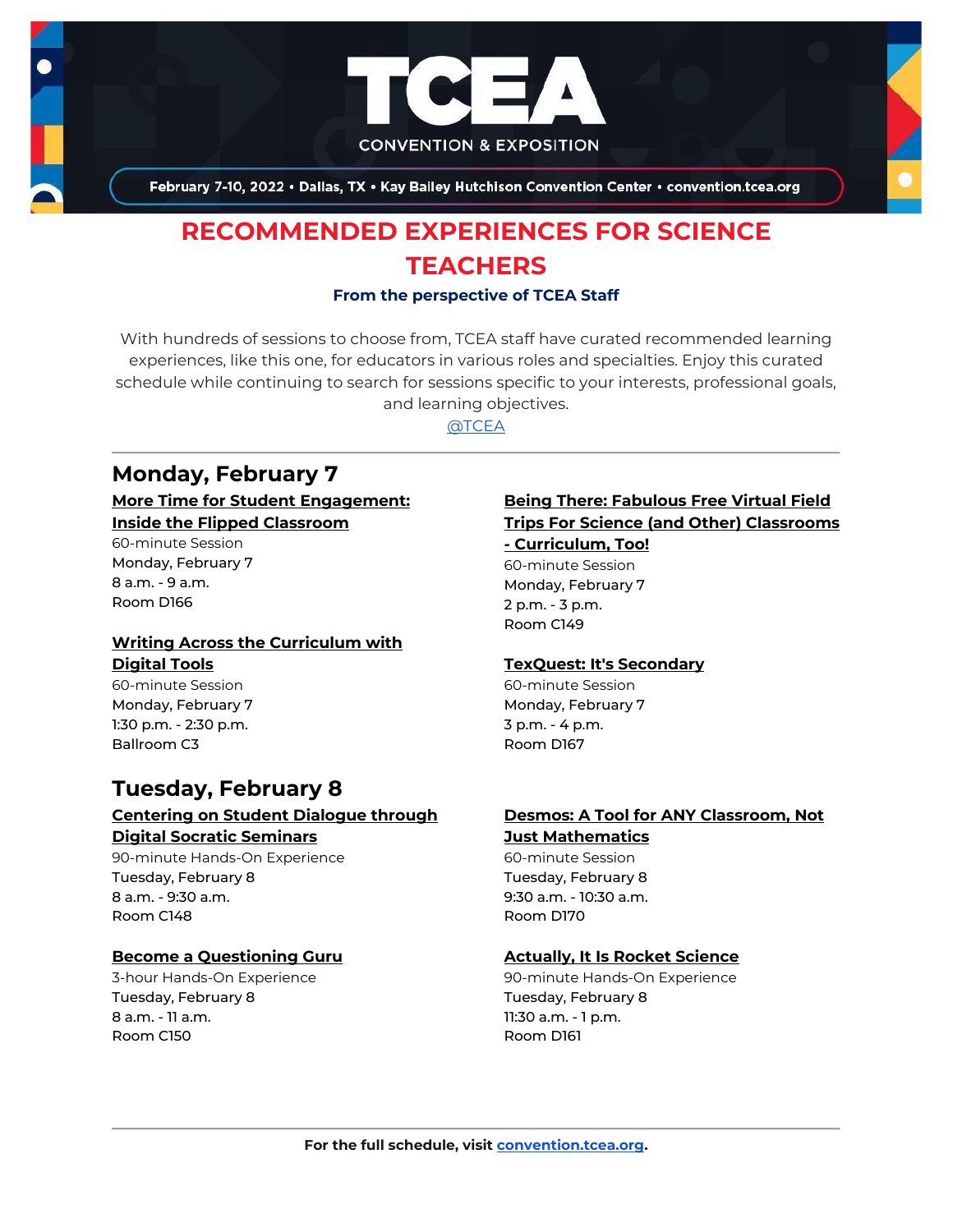

February 7-10, 2022 . Dallas, TX . Kay Bailey Hutchison Convention Center . convention.tcea.org

#### **[Blended Learning with Choice](https://register.tcea.org/2022/session_list.cfm?session_key=0231FDFA-F04D-A206-2B64-D1FB06269EC3&session_date=Tuesday,%20Feb%2008,%202022)**

60-minute Session Tuesday, February 8 noon - 1 p.m. Room C149

## **[Supporting Student Readers and Writers](https://register.tcea.org/2022/session_list.cfm?session_key=CBC88EE5-F04D-A206-2B64-A6631F8C2BDF&session_date=Tuesday,%20Feb%2008,%202022)**

**[in Every Class](https://register.tcea.org/2022/session_list.cfm?session_key=CBC88EE5-F04D-A206-2B64-A6631F8C2BDF&session_date=Tuesday,%20Feb%2008,%202022)** 45-minute Session Tuesday, February 8 12:30 p.m. - 1:15 p.m.

Ballroom D1

## **Wednesday, February 9**

#### **[How to Make Learning Stick](https://register.tcea.org/2022/session_list.cfm?session_key=0239CCCB-F04D-A206-2B64-DB4E1243673F&session_date=Wednesday,%20Feb%2009,%202022)**

45-minute Session Wednesday, February 9 8 a.m. - 8:45 a.m. Ballroom D1

#### **[Digital Break-Outs and Scavenger Hunts](https://register.tcea.org/2022/session_list.cfm?session_key=0235EBD8-F04D-A206-2B64-675FF68026C6&session_date=Wednesday,%20Feb%2009,%202022)  [for the Win-Win](https://register.tcea.org/2022/session_list.cfm?session_key=0235EBD8-F04D-A206-2B64-675FF68026C6&session_date=Wednesday,%20Feb%2009,%202022)**

60-minute Session Wednesday, February 9 8 a.m. - 9 a.m. Room C155

#### **[Designing a Culturally Relevant and](https://register.tcea.org/2022/session_list.cfm?session_key=61A1FC34-F04D-A206-2B64-00D3F0499C75&session_date=Wednesday,%20Feb%2009,%202022)  [Responsive Pedagogy](https://register.tcea.org/2022/session_list.cfm?session_key=61A1FC34-F04D-A206-2B64-00D3F0499C75&session_date=Wednesday,%20Feb%2009,%202022)**

90-minute Hands-On Experience Wednesday, February 9 8 a.m. - 9:30 a.m. Room C145

#### **[Riveting Realistic Research](https://register.tcea.org/2022/session_list.cfm?session_key=023F9CC0-F04D-A206-2B64-9E4334CB4DE8&session_date=Wednesday,%20Feb%2009,%202022)**

60-minute Session Wednesday, February 9 10 a.m. - 11 a.m. Room D167

#### **[Digital Notebooking Gone Wild](https://register.tcea.org/2022/session_list.cfm?session_key=023645B1-F04D-A206-2B64-F8472F91DA5B&session_date=Tuesday,%20Feb%2008,%202022)**

60-minute Session Tuesday, February 8 1:30 p.m. - 2:30 p.m. Room C149

#### **[Robert Knight Exhibit Hall](https://register.tcea.org/2022/session_list.cfm?session_key=61CDF249-F04D-A206-2B64-15D6559D2515&session_date=Tuesday,%20Feb%2008,%202022)**

Special Event Tuesday, February 8 2 p.m. – 7 p.m. Exhibit Hall

## **[Modeling in the Science Classroom](https://register.tcea.org/2022/session_list.cfm?session_key=023D6CBD-F04D-A206-2B64-1768CDBD8D77&session_date=Wednesday,%20Feb%2009,%202022)**

90-minute Hands-On Experience Wednesday, February 9 10 a.m. - 11:30 a.m. Room C149

#### **[Game On! Gamification in the Classroom](https://register.tcea.org/2022/session_list.cfm?session_key=02385502-F04D-A206-2B64-00021E9CC407&session_date=Wednesday,%20Feb%2009,%202022)**

90-minute Session Wednesday, February 9 11 a.m. - 12:30 p.m. Room D166

#### **[Dedicated Exhibit Hall](https://register.tcea.org/2022/session_list.cfm?session_key=61CDD8E6-F04D-A206-2B64-74AAAD8173D7&session_date=Wednesday,%20Feb%2009,%202022)**

Special Event Wednesday, February 9 2 p.m. – 3 p.m. Exhibit Hall

## **[Un-Googleable: Taking Students from](https://register.tcea.org/2022/session_list.cfm?session_key=0243D628-F04D-A206-2B64-5A19CEFCDA5E&session_date=Wednesday,%20Feb%2009,%202022)  [Plagiarism and Writing Summaries to](https://register.tcea.org/2022/session_list.cfm?session_key=0243D628-F04D-A206-2B64-5A19CEFCDA5E&session_date=Wednesday,%20Feb%2009,%202022)  [Original Analysis and Synthesis](https://register.tcea.org/2022/session_list.cfm?session_key=0243D628-F04D-A206-2B64-5A19CEFCDA5E&session_date=Wednesday,%20Feb%2009,%202022)**

60-minute Session Wednesday, February 9 3:30 p.m. - 4:30 p.m. Room D166